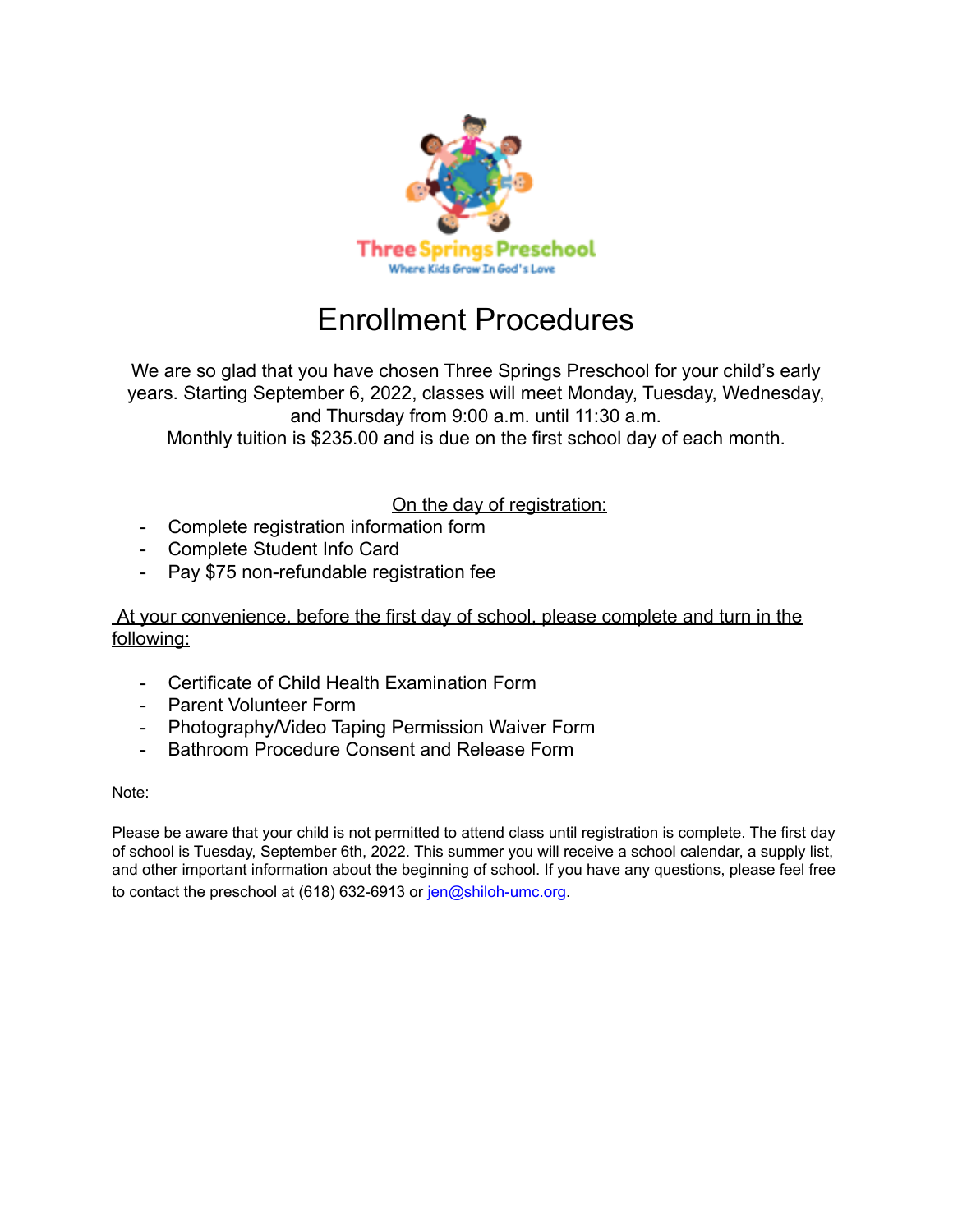# Registration Form

Child's Information

|                                                         | Sex: M/F |  |
|---------------------------------------------------------|----------|--|
|                                                         |          |  |
| <b>Parent or Guardian Information</b>                   |          |  |
|                                                         |          |  |
|                                                         |          |  |
| Parent's/Guardian's address (if different from above):  |          |  |
| Parent's/Guardian's occupation and place of employment: |          |  |
| Work phone and/or cellular phone number:                |          |  |
|                                                         |          |  |
| Phone: <u>_________________________</u>                 |          |  |
| Parent's/Guardian's address (if different from above):  |          |  |
| Parent's/Guardian's occupation and place of employment: |          |  |
| Work phone and/or cellular phone number:                |          |  |
| Primary E-mail Address:                                 |          |  |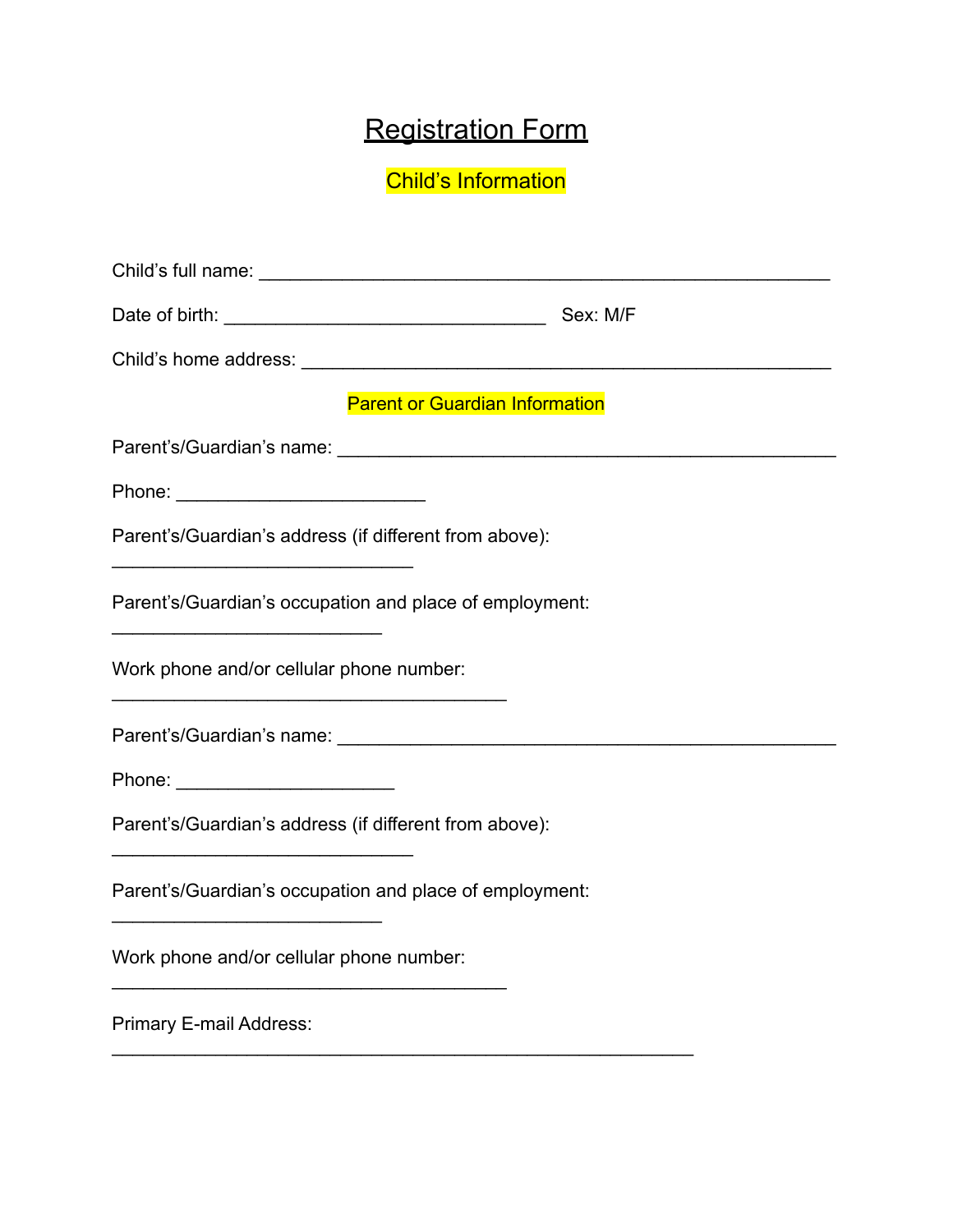### **Age requirements for class assignment: (subject to change depending on number of students enrolled)**

Two-Year Olds (Must be 2 by September 1, 2022)

Three-Year Olds (Must be 3 by September 1, 2022)

Four & Five-Year Olds (Must be 4 by September 1, 2022)

# **Family Information**

Brothers and/or sisters (please indicate ages and whether they live with the child):

| Name: | _Age∴ |
|-------|-------|
| Name: | Age:  |
| Name: | Age:  |
|       |       |

Church you attend: **Example 2018** 

# **Emergency Contacts and Medical Permission**

Name of adult who will assume responsibility if parents cannot be located: (At least one contact needs to be local)

|                   |          | Phone: | Relationship: _____________ |
|-------------------|----------|--------|-----------------------------|
|                   |          | Phone: | Relationship: _____________ |
| Family Physician: |          |        |                             |
| Phone:            | Address: |        |                             |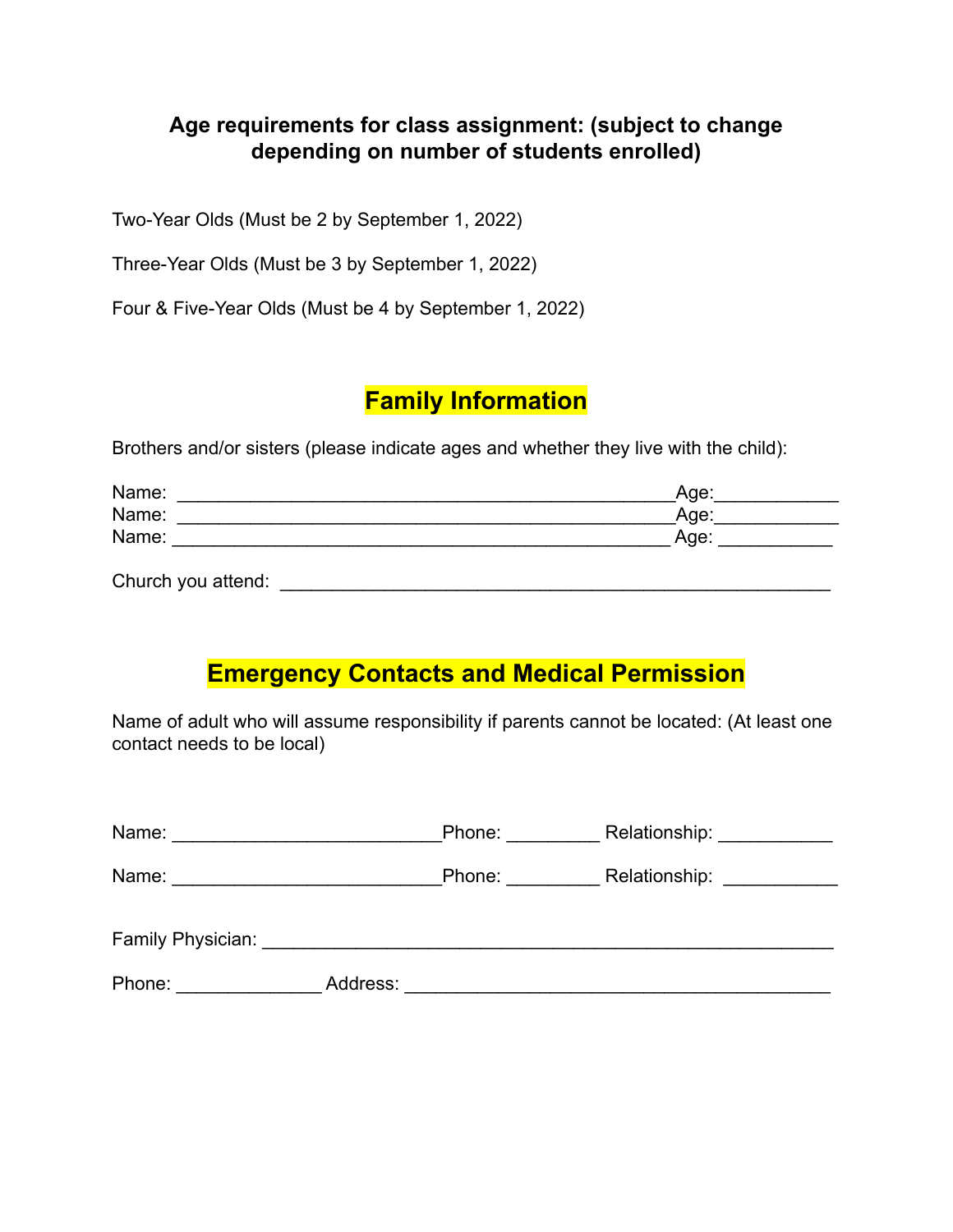# **Permission to seek medical help**

If you and the physician of your choice as indicated above cannot be reached in an emergency, and if, in the judgment of Three Springs staff, immediate medical and/or hospital attention is needed, do you authorize responsible Three Springs staff to send your child (properly accompanied) to an available hospital or physician, being aware that you are responsible for any charges incurred?

| Yes | No | <b>Hospital of Choice</b> |  |
|-----|----|---------------------------|--|
|     |    |                           |  |

Parent's/Guardian's signature: \_\_\_\_\_\_\_\_\_\_\_\_\_\_\_\_\_\_\_\_\_\_\_\_\_\_\_\_\_\_\_\_\_ Date: \_\_\_\_\_\_

## **Personal Information**

 $\mathcal{L}_\text{max} = \mathcal{L}_\text{max} = \mathcal{L}_\text{max} = \mathcal{L}_\text{max} = \mathcal{L}_\text{max} = \mathcal{L}_\text{max} = \mathcal{L}_\text{max} = \mathcal{L}_\text{max} = \mathcal{L}_\text{max} = \mathcal{L}_\text{max} = \mathcal{L}_\text{max} = \mathcal{L}_\text{max} = \mathcal{L}_\text{max} = \mathcal{L}_\text{max} = \mathcal{L}_\text{max} = \mathcal{L}_\text{max} = \mathcal{L}_\text{max} = \mathcal{L}_\text{max} = \mathcal{$ 

Has your child had any experience in preschool/ group interaction? If so, where and when?

Does your child have any allergies?

 $\mathcal{L}_\text{max}$  , which is a set of the set of the set of the set of the set of the set of the set of the set of the set of the set of the set of the set of the set of the set of the set of the set of the set of the set of

\_\_\_\_\_\_\_\_\_\_\_\_\_\_\_\_\_\_\_\_\_\_\_\_\_\_\_\_\_\_\_\_\_\_\_\_\_\_\_\_\_\_\_\_

What are they?

Do they have an Epi-pen?

Are there symptoms we should note?

Are there any past or current medical issues that we should be made aware of?

\_\_\_\_\_\_\_\_\_\_\_\_\_\_\_\_\_\_\_\_\_\_\_\_\_\_\_\_\_\_\_\_\_\_\_\_\_\_\_\_\_\_\_\_\_\_\_\_\_\_\_\_\_\_\_\_\_\_\_\_\_\_\_\_\_\_\_\_\_\_

\_\_\_\_\_\_\_\_\_\_\_\_\_\_\_\_\_\_\_\_\_\_\_\_\_\_\_\_\_\_\_\_\_\_\_\_\_\_\_\_\_\_\_\_\_\_\_\_\_\_\_\_\_\_\_\_\_\_\_\_\_\_\_\_\_\_\_\_\_\_  $\mathcal{L}_\text{max} = \mathcal{L}_\text{max} = \mathcal{L}_\text{max} = \mathcal{L}_\text{max} = \mathcal{L}_\text{max} = \mathcal{L}_\text{max} = \mathcal{L}_\text{max} = \mathcal{L}_\text{max} = \mathcal{L}_\text{max} = \mathcal{L}_\text{max} = \mathcal{L}_\text{max} = \mathcal{L}_\text{max} = \mathcal{L}_\text{max} = \mathcal{L}_\text{max} = \mathcal{L}_\text{max} = \mathcal{L}_\text{max} = \mathcal{L}_\text{max} = \mathcal{L}_\text{max} = \mathcal{$ 

 $\mathcal{L}_\text{max} = \mathcal{L}_\text{max} = \mathcal{L}_\text{max} = \mathcal{L}_\text{max} = \mathcal{L}_\text{max} = \mathcal{L}_\text{max} = \mathcal{L}_\text{max} = \mathcal{L}_\text{max} = \mathcal{L}_\text{max} = \mathcal{L}_\text{max} = \mathcal{L}_\text{max} = \mathcal{L}_\text{max} = \mathcal{L}_\text{max} = \mathcal{L}_\text{max} = \mathcal{L}_\text{max} = \mathcal{L}_\text{max} = \mathcal{L}_\text{max} = \mathcal{L}_\text{max} = \mathcal{$ 

Does your child have an IEP or receiving any special services?

\_\_\_\_\_\_\_\_\_\_\_\_\_\_\_\_\_\_\_\_\_\_\_\_\_\_\_\_\_\_\_\_\_\_\_\_\_\_\_\_\_\_\_\_\_\_\_\_\_\_\_\_\_